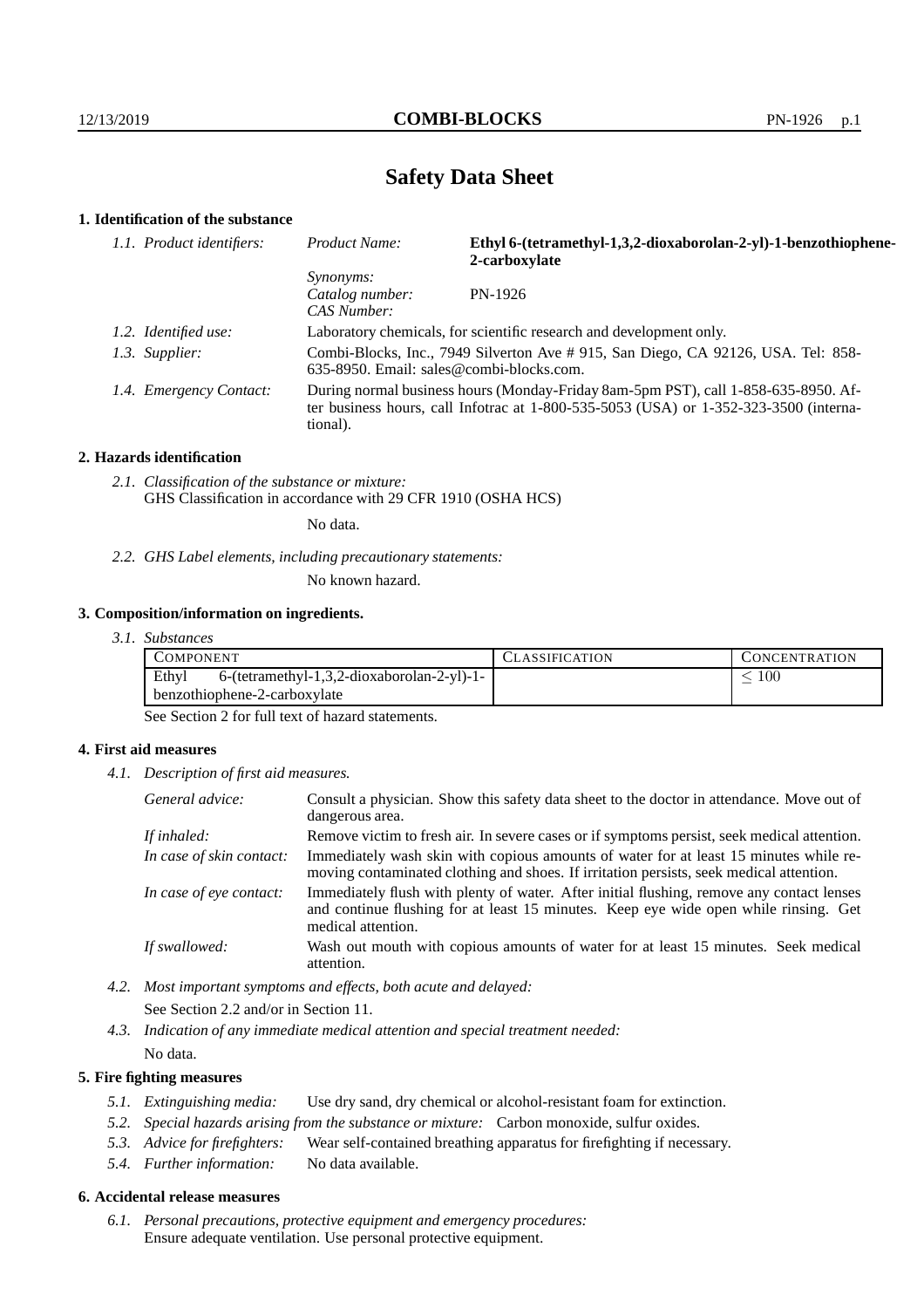|                                   | 6.2. Environmental precautions:                                                                                                                                                                                                                            |                                                                                                                                                                                                                                                                    |  |  |
|-----------------------------------|------------------------------------------------------------------------------------------------------------------------------------------------------------------------------------------------------------------------------------------------------------|--------------------------------------------------------------------------------------------------------------------------------------------------------------------------------------------------------------------------------------------------------------------|--|--|
|                                   | Should not be released into the environment. See Section 12 for additional ecological information.                                                                                                                                                         |                                                                                                                                                                                                                                                                    |  |  |
|                                   | 6.3. Methods and materials for containment and cleaning up:                                                                                                                                                                                                |                                                                                                                                                                                                                                                                    |  |  |
|                                   | Sweep up or vacuum up spillage and collect in suitable container for disposal.                                                                                                                                                                             |                                                                                                                                                                                                                                                                    |  |  |
| 6.4. Reference to other sections: |                                                                                                                                                                                                                                                            |                                                                                                                                                                                                                                                                    |  |  |
|                                   |                                                                                                                                                                                                                                                            | Refer to protective measures listed in Sections 8 and 13.                                                                                                                                                                                                          |  |  |
|                                   | 7. Handling and storage                                                                                                                                                                                                                                    |                                                                                                                                                                                                                                                                    |  |  |
|                                   |                                                                                                                                                                                                                                                            | 7.1. Precautions for safe handling: Avoid contact with skin and eyes. Avoid inhalation of vapour or mist. Keep away<br>from sources of ignition - No smoking. Take measures to prevent the build up of electro-<br>static charge. For precautions see section 2.2. |  |  |
|                                   | 7.2. Conditions for safe storage, including any incompatibilities: Store refrigerated. Keep container tightly closed in<br>a dry and well-ventilated place. Containers which are opened must be carefully resealed<br>and kept upright to prevent leakage. |                                                                                                                                                                                                                                                                    |  |  |
|                                   | Laboratory chemicals, for scientific research and development only.<br>7.3. Specific end use(s):                                                                                                                                                           |                                                                                                                                                                                                                                                                    |  |  |
|                                   | 8. Exposure Controls / Personal protection                                                                                                                                                                                                                 |                                                                                                                                                                                                                                                                    |  |  |
|                                   | 8.1. Control parameters:                                                                                                                                                                                                                                   |                                                                                                                                                                                                                                                                    |  |  |
|                                   |                                                                                                                                                                                                                                                            | Components with workplace control parameters: Contains no substances with occupational exposure limit values.                                                                                                                                                      |  |  |
|                                   | 8.2. Exposure controls:                                                                                                                                                                                                                                    |                                                                                                                                                                                                                                                                    |  |  |
|                                   | Appropriate engineering controls: Ensure that eyewash stations and safety showers are close to the workstation<br>location. Ensure adequate ventilation, especially in confined areas.                                                                     |                                                                                                                                                                                                                                                                    |  |  |
|                                   | Personal protective equipment:                                                                                                                                                                                                                             |                                                                                                                                                                                                                                                                    |  |  |
|                                   | Eye/face protection:                                                                                                                                                                                                                                       | Wear appropriate protective eyeglasses or chemical safety goggles as described by OSHA's<br>eye and face protection regulations in 29 CFR 1910.133 or European Standard EN166.                                                                                     |  |  |
|                                   | Skin protection:                                                                                                                                                                                                                                           | Handle with gloves. Gloves must be inspected prior to use. Use proper glove removal<br>technique (without touching glove's outer surface) to avoid skin contact with this product.                                                                                 |  |  |

| Eye/face protection:               | Wear appropriate protective eyeglasses or chemical safety goggles as described by OSHA's<br>eye and face protection regulations in 29 CFR 1910.133 or European Standard EN166.                                                                                                                                         |  |  |
|------------------------------------|------------------------------------------------------------------------------------------------------------------------------------------------------------------------------------------------------------------------------------------------------------------------------------------------------------------------|--|--|
| Skin protection:                   | Handle with gloves. Gloves must be inspected prior to use. Use proper glove removal<br>technique (without touching glove's outer surface) to avoid skin contact with this product.<br>Dispose of contaminated gloves after use in accordance with applicable laws and good<br>laboratory practices. Wash and dry hands |  |  |
| <b>Body Protection:</b>            | Complete suit protecting against chemicals, Flame retardant antistatic protective clothing.,<br>The type of protective equipment must be selected according to the concentration and<br>amount of the dangerous substance at the specific workplace.                                                                   |  |  |
| Respiratory protection:            |                                                                                                                                                                                                                                                                                                                        |  |  |
| Control of environmental exposure: | Prevent further leakage or spillage if safe to do so. Do not let product enter<br>drains.                                                                                                                                                                                                                              |  |  |

### **9. Physical and chemical properties**

*9.1. Information on basic physical and chemical properties*

| (a)                        | Appearance:                                   | No data  |
|----------------------------|-----------------------------------------------|----------|
| (b)                        | Odour:                                        | No data  |
| (c)                        | Odour Threshold:                              | No data  |
| (d)                        | $pH$ :                                        | No data  |
| (e)                        | Melting point/freezing point:                 | No date. |
| (f)                        | Initial boiling point and boiling range:      | No data  |
| (g)                        | Flash point:                                  | No data  |
| (h)                        | Evaporatoin rate:                             | No data  |
| (i)                        | Flammability (solid, gas):                    | No data  |
| (j)                        | Upper/lower flammability or explosive limits: | No data  |
| (k)                        | Vapour pressure:                              | No data  |
| $\left( \mathrm{l}\right)$ | Vapour density:                               | No data  |
| (m)                        | Relative density:                             | No data  |
| (n)                        | Water solubility:                             | No data  |
| $\rm (o)$                  | Partition coefficient: n-octanol/water:       | No data  |
| (p)                        | Auto-ignition:                                | No data  |
| (q)                        | Decomposition temperature:                    | No data  |
| (r)                        | Viscosity:                                    | No data  |
| (s)                        | Explosive properties:                         | No data  |
| (t)                        | Oxidizing properties:                         | No data  |